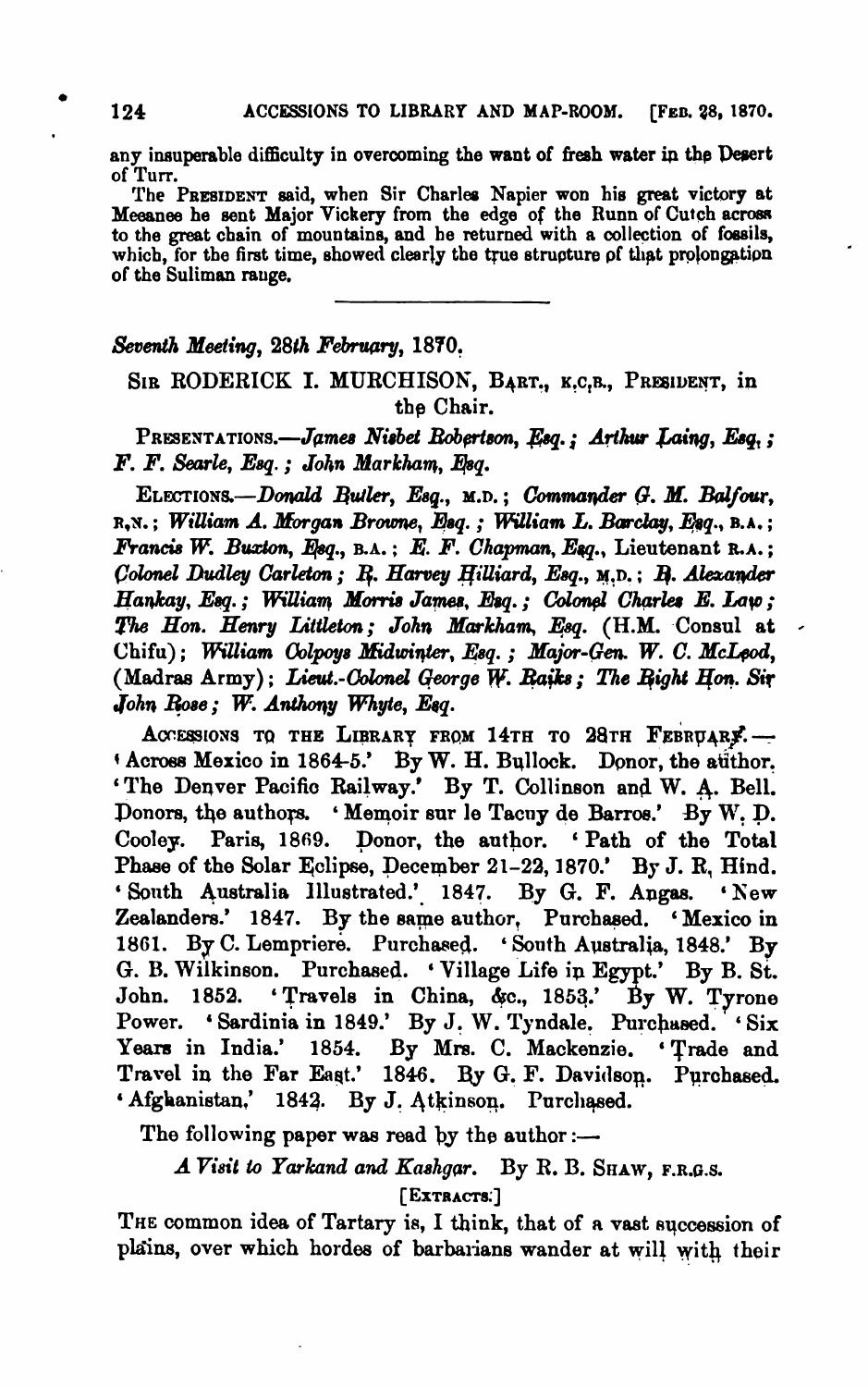eattle and tente. We are hardly prepared to hear of a well-cultivated country full of settled habitations, and containing flourishing cities of more than 100,000 inhabitants, where many of the arts of civilisation **are** carried on. Security of life and **property** exists; commerce is protected; light carts drawn by horsea frequent the roads; markets are held on a fixed day of the week even in the smallest villages. In the towns extensive bazars, covered in against the *rage* of the sun, contain rows of shops where goods of every **sort** and from every country are exhibited. In Yarkand alone there are sixty colleges, with endowments in land, for the education of students of Mussulman law and divinity, while every street contains a primary **echo01** attached to a mosque, where turbaned rows of young true believere may be seen and heard daily at their first lessons of reading and writing. Different quarters of the town are set apart for the sale of different wares. In one street will be found spread out the silks of China, in another the ootton **goods** and prints of Russia, while a third will contain the robes made up of both materials, three or four of which form the ordinary dress of the Turkis. Further on you meet with sugar from Russia, tea, spices, and all kinds of foreign produce. In another part are the butchers, who offer a choice of horse-flesh. camel. beef. or mutton. The first is rather a luxury, but the two last are most abundant, selling at about one penny a pound, Next are the bakers, who make most excellent light loaves by a process of steaming the bread. The sellers of country produce supply vegetables of many kinds; mch **ae** oabbage, turnip, lettuce, carrots, &c., besides oream, nearly as thick **se** that of Devonahire, also a peculiar preparation of curds, and delicious oream-cheeees. At another place you can get sherbet made of fruit, which you can cool at every street corner from stalls for the sale of ice, which **haa** been pitted in the winter. There **are** tea-shops where the great urns are ever steaming, and eating-houses where business-men can get their midday pilao. Elsewhere are horse and cattle markets: in fact it would be impossible to enumerate all.

Suoh is the condition of this hitherto little-known nation, which, while Europe ignores its existence, is living a life of its own, making history very fast, and looking upon European politics with the same indifference with which ita own have been regarded by us. But **I**  must now **say** a few words regarding the shape and position of tho country.

Eastem Turkistan (or, **ae** it used to be called on our maps, Chinese Tartary) resembles a huge bay, with its mouth turned to the east, and shut in on every other side by gigantic chains of mountains. A broad desert, thirty days' journey in extent, occupics its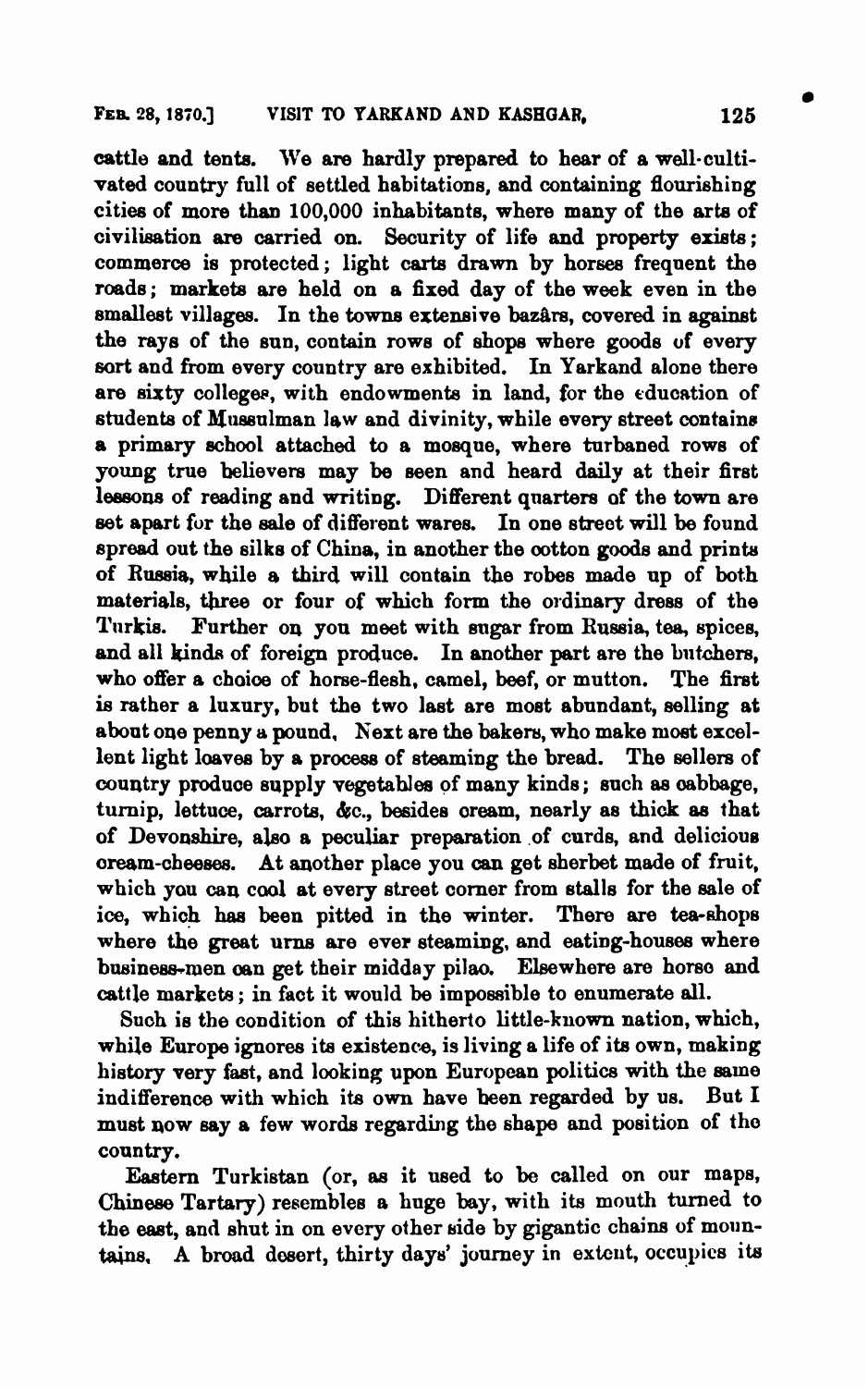mouth, and separates it from China, of which empire it was, until recently, a poesession. This desert mcks up **all** the rivers of Turkish, which die away in marshes and **lakee,** or form a vast jungle of scrub-wood, where they disappear under the sand.

Both the northern **range,** which is a oontinuation of the Thian-Shan, and the southern, which may be called the Himalayan, **oon**verge towards one another as they run westward, and are united by a cross-range, supporting the high plateau of Pamir, which the Natives call the "Bâm-i-dunya," or "Upper Floor of the World."

This crose-range, however, is of irregular shape, and its northern half is thrown very much back, forming a kind of secondary bay, at the upper corner of the great bay, to which I have likened Eastern<br>Turkistan. At the mouth of this inner bay stand the town of At the mouth of this inner bay stand the town of Yunghissar, and the city of Kâshgar, the political capital of the country, **ss** Parkand is its commercial capital. Two long arms are pushed out under the northern and southern ranges of monntains, between them and the great desert. These arms are formed by the province of Khoten, on the south, and those of Ush-Turfan, Aksu, Kuché, &c., on the north. Thus the inhabited country resembles a crescent in general form, ita convex side guarded by mountains, and the concavs ocoupied by deaert. Its general elevation is 4000 or **5000** feet above the sea-level, while some of the peeks around rise to an altitude of more than **20,000** feet, as well **ae** can be judged without actual measurement.

In talking of the northern and southern boundaries of Eastern Turkistan, we must remember that they are by no means simple ranges, like the Alps or the Pyrenees, which can be crossed by a single pass. They are rather complex systems of mountains, composed of many chains, and enclosing considerable countries within their valleys. Thibet and Cashmere are examples of this. Eleven high have to be crossed in travelling from India to Turkistan by the usual trade-route, and of these **paeses** only two are lower than the summit of Mont Blanc.

The rivers rising in this part of the Himalaya have the peculiarity, that, instead of finding their way at once to the plains, they often run for several hundred miles in the longitudinal valleys between the chains and parallel to them, until, at last, they seem to muster strength to break out of their imprisonment and burst forth through some rent in the mountain-barrier that confined them. The most signal instance of this is the Indus, which, rising in Chinese territory, runs north-westward behind five ranges of the Himalayas until it reaches ite taming-point, when it breaks through them all, and iseuea into the plains of India southward. In this vast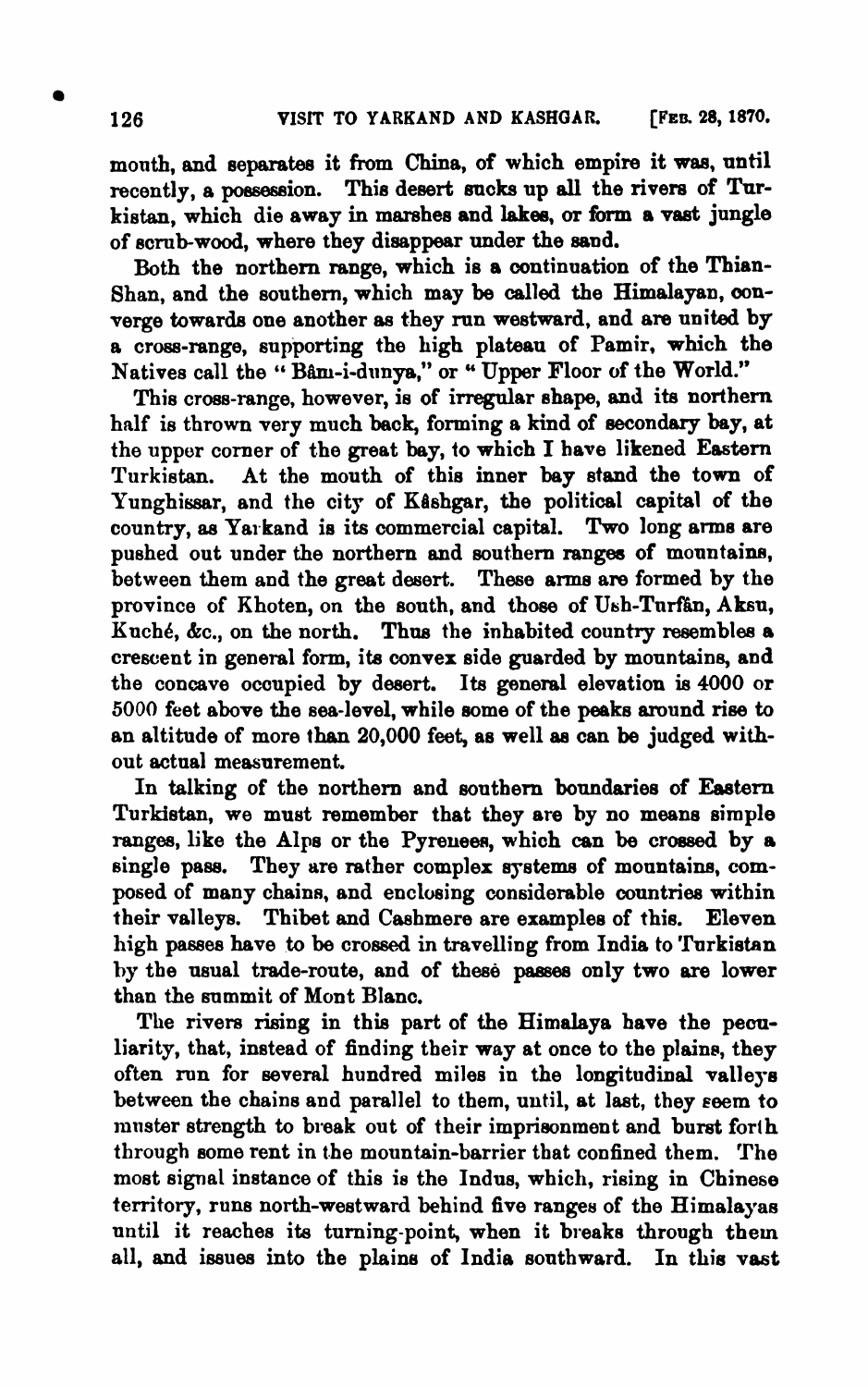sweep it enclosee the whole course of its five great tributaries, which give the Punjab its name. These each imitate its example in **a** la degree, and the gorges by which they cut through the chains exhibit the wildest scenery in the Himalaya. It **is** interesting **to**  find this peouliarity repeated on the north of the great watershed. The Karakash River runs for 80 miles along the southern flank of the Kuen-lun Range, before it **oan** escape through the Gorge of Bhahdnlla by a sudden turn. And the Yarkand River, rising near the Karakorum **Pees,** makes a great sweep behind another portion of the same Kuen-lun Benge before turning towards Yarkaud. It begins by running nearly west, and finishes by a long oouree eastward into the Takla-Makân Desert. It is this configuration of the country which forms the chief difficulty in crossing it; for it is found easier and shorter to take the trade-routes across all the ranges in sncoesaion, than to turn these **rangea** by following the devious course of any of the rivers which drain them.

The northern mountain boundary of Eastern Turkistan is almost equally complex, excepting towards its western end, where only a single wall of mountain is left between the Kashgar territories and the upper valleys of the River Jaxartea, whose lower course **ie** now held by the Russians. Advancing on another line of operations, from Siberia, Russia has lately placed a fort in one of these upper vallepe, called that of the Nareen. The intermediate portion of the Jaxartes is, therefore, all that now retains independence of the former khanate of Khokand.

You thus **see** that **Eastern** Turkistan is a very oompect state, **being** cut off from all her neighbours by high mountains and immense deserts. The physical consequence of its position is that the region is **almost** rainlesa. All the clouds laden with rain from the Indian Ocean exhaust themselves on the outer ranges of the Himalaya, where in places the rainfall amounts to **as** much **aa** 300 inches in a year; the second and third ranges get much less, and beyond that comes the region of sterility called Thibet. Here we see the phenomenon of the line of perpetual snow becoming *higher* **ee** we advance northward, and even of ita **being,** in certain park, *lower* on the south side than on the north of the same range, according to a law enunciated by Dr. Thomson, in his 'Western Himalaya.' While the southern ranges are blocked annually with such masses of snow that the sun cannot fully melt them away till late in the apring, or rather snmmer, the more northern ranges in Ladak or Thibet receive a comparatively small sprinkling of snow in winter, which the inteneely hot sun of thoee nplande **am** soon **cope** with. **Thus** the tra5c **ie** scarcely interrupted in Thibet at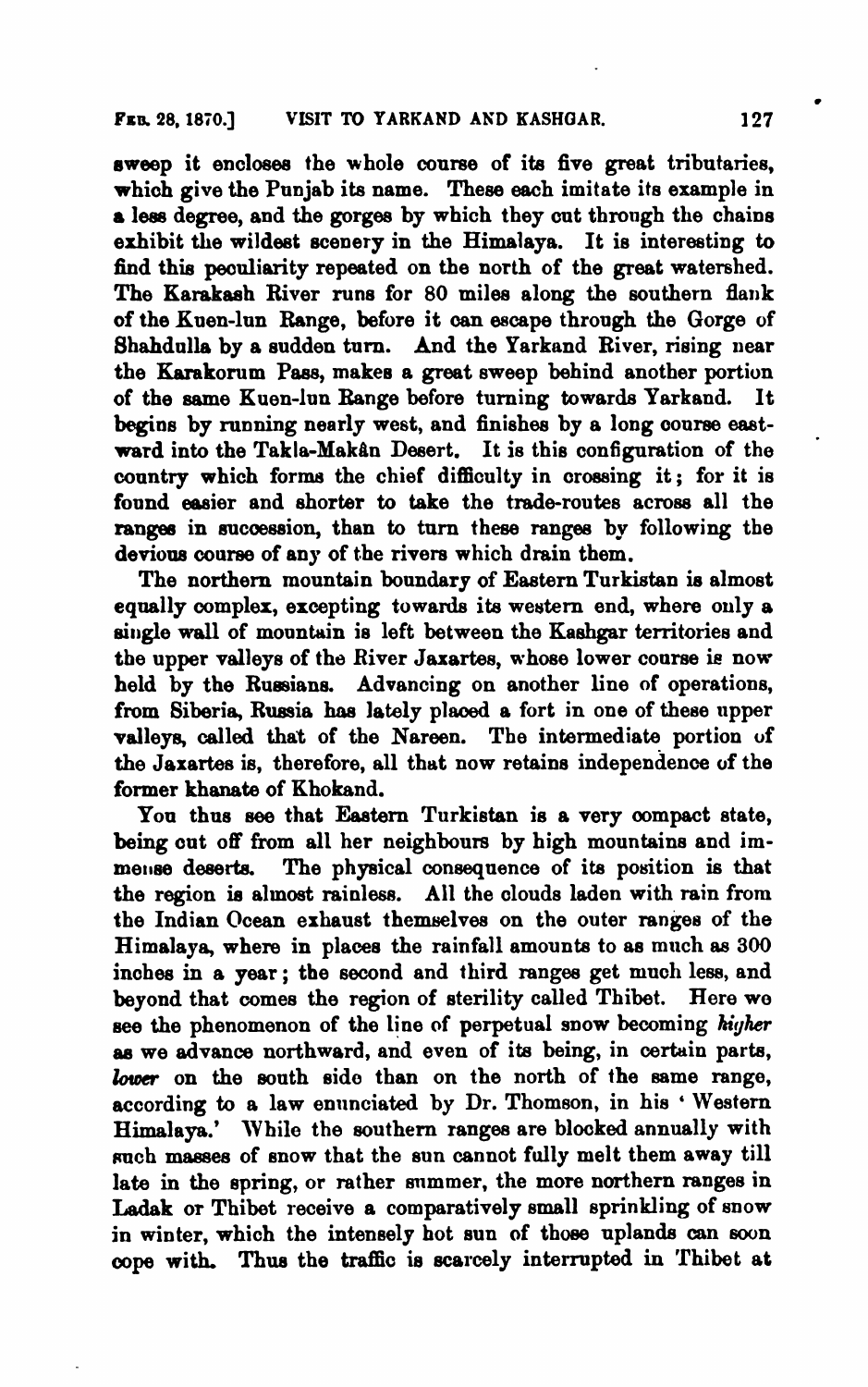elevations of 17,000 and 18,000 feet, while nearer India the passes **of** 11,000 and 12,000 feet are blocked for many months. It will easily be imagined that very little rain-cloud penetrates beyond Thibet.again across the still higher ranges northward into Turkistan.

The ather mountain boundaries form similar obstacles to the clouds on the north and west, while the enormous distance to the China Sea on the east acts as a bar in that direction. It actually takes two several river-systems to reach the sea from **Eastern** Turkistan: the first losing itself in the desert, while a second set rises in the eastern parts of China and runs through that country **ta** the ocean.

Thus, although the first appearance of Central Asia, viewed from the crest of the Kuen-lun, recalls the aspect of the open plains of India which have been left behind, yet no sooner do we begin to descend towards it than we perceive a vital difference. Here no forests clothe the hill-sides, no verdure rejoices the eye tired of the perpetual glare of the naked gravel. The plain, where we first enter it, is as bare as the mountains we have left. It is, therefore, the more surprising to see the rich cultivation which the hand of man haa produced an its surface. Onoe past the band of desert (varying from 10 to 20 miles in width) which slopes down from the foot of the mountains, the traveller enters a cultivated country, where in spring-as I saw it on my return-a broad sea of green wheat stretches right and left, running into little bays and arms between the scattered farmhouses and hamlets, each surrounded by its orchard in full blossom. So numerous are these orchards that they close the view a few hundred yards from the eye. The productions are nearly the same as those of Cashmere. Apples, pears, apricots, peaches, mulberries, walnuts, melons, and even grapes, grow to perfection (the vines being buried in winter on account of the frost); while the chief crops are what, barley, Indian corn, and lucerne, which two latter are the universal feed of the horses. Cotton, flax, and hemp are also much cultivated, though neither of the latter for their fibre.

The roads are often crowded with people. I left the town of Kargalik on the morning of the weekly market, which is held in every village and town of Turkistan. The country people were flocking in from all directions, bringing the produce of their farms for sale. There was hardly one of **all** the multitude that was not mounted, even though it were lipon a donkey. Rosy-cheeked farmers' wives and danghters, sometimes two on a horse, or mounted behind their husbands or fathers, and carrying their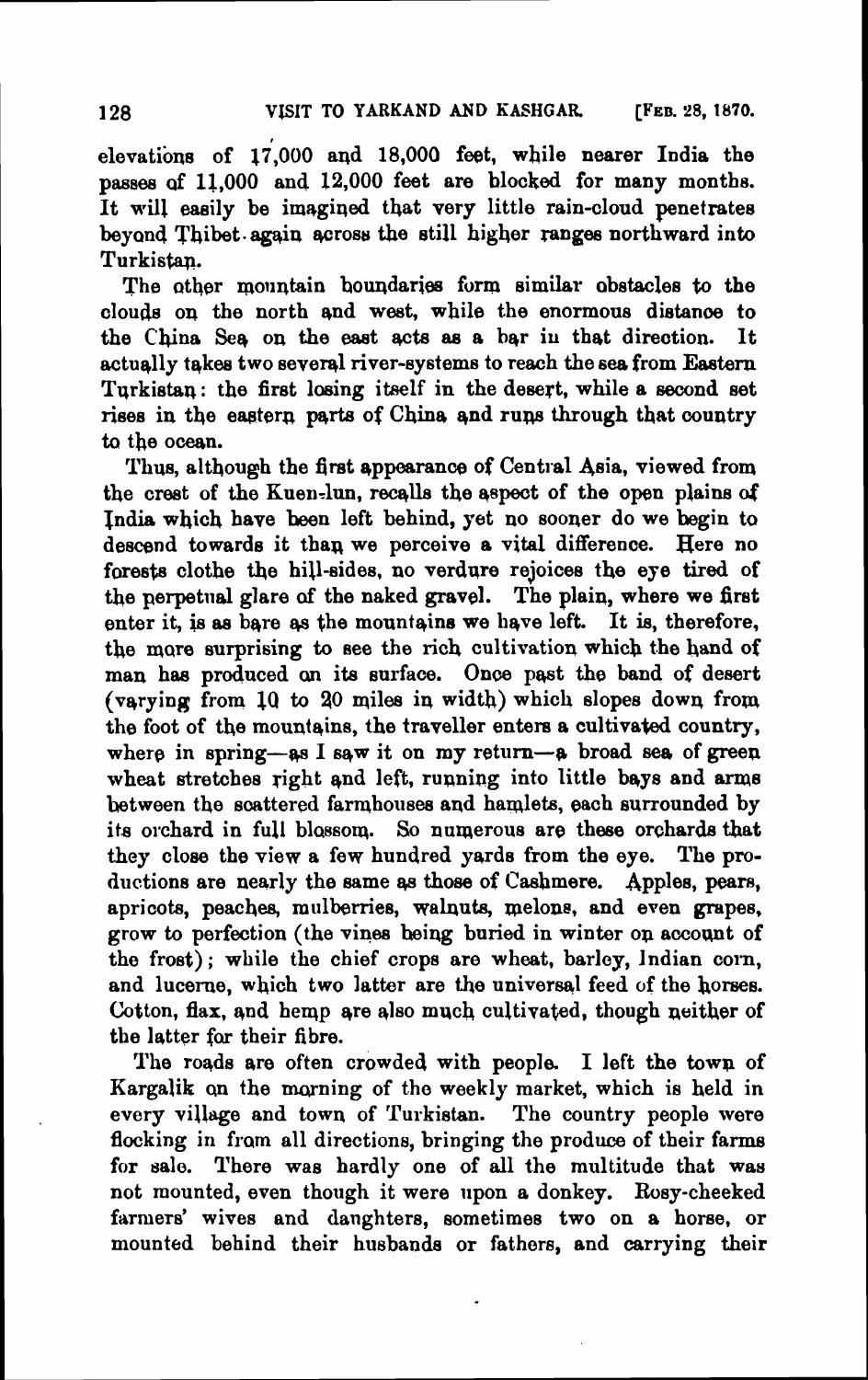basketa of **eggs** or of butler : boys driving their files of donkeys, and always riding on the hindmost; farm-servants, taking in horses or cows for sale; merchants, with bales of goods; covered carts, with one horse in the shafts and two or three abreast as leaders ; beggars with their tall caps, and calabash by their side (even they often beg on horseback !); all these poured past us in a continuous stream for several miles. Then the crowd on the road began to get less dense, but we could still see parties of people in single file converging along bye-paths towards the road. Now, all this population is supported on land which but for artificial watering would be a bare desert. The country is a perfect network of canals, great and small. Many of the rivers are absolutely drained of their water for the benefit of the thirsty fields, even before reaching the great Desert, which would, at any rate, engulf them. I have often seen three several channels of water crossing one another at different levels. Canals are the life of the country, and are felt to be ao importaqt that pven the ruler himaelf, Yakoob Beg, wae, during my stay at Kashgar, engaged personally in the construction of **oqe.** He upd to visit it daily, working often with hia own hands at the excavation, to encourage his soldiers who were employed at the work. His care is not confined to canals; new roads are being made and bridges erected by his orders; rest-houses for travellers and wells in the desert are being constructed. At the same time he propitiates the religious classes of his subjects by a strict enforcement of the laws of Islam, and by the building and endowmeut pf colleges and mosquea

Such is the ruler who now governs Eastern Turkistan. I may briefly remind you how he obtained possession. Up to within five or six years ago the Chinese held the country. They had dispossessed the native Mussulman rulers, a family called "Toorra," who claim descent from the conqueror Jenghis Khan. After repeated attempts to recover their lost sovereignty, the Toorras made a last and more successful incursion in 1864, assisted by an auxiliary force of Audijanis from the neighbouring kingdom of Khokan, who were headed by Yakoob Beg. The occasion was favourable, for a mutiny had occurred among the mercenary troops of the Chinese. The invasion of the Toorras was successful, but its fruits were gathered by Yakoob Beg, the leader of the auxiliaries, who has sinpe then exiled and otherwise disposed of the chiefs of the Toorra family. His followers, the Andijanis, now occupy the chief places in the administration, and form the strength of his army. Originally few in number, their ranks have been swollen by thousands who have fled from their homes before the advance of the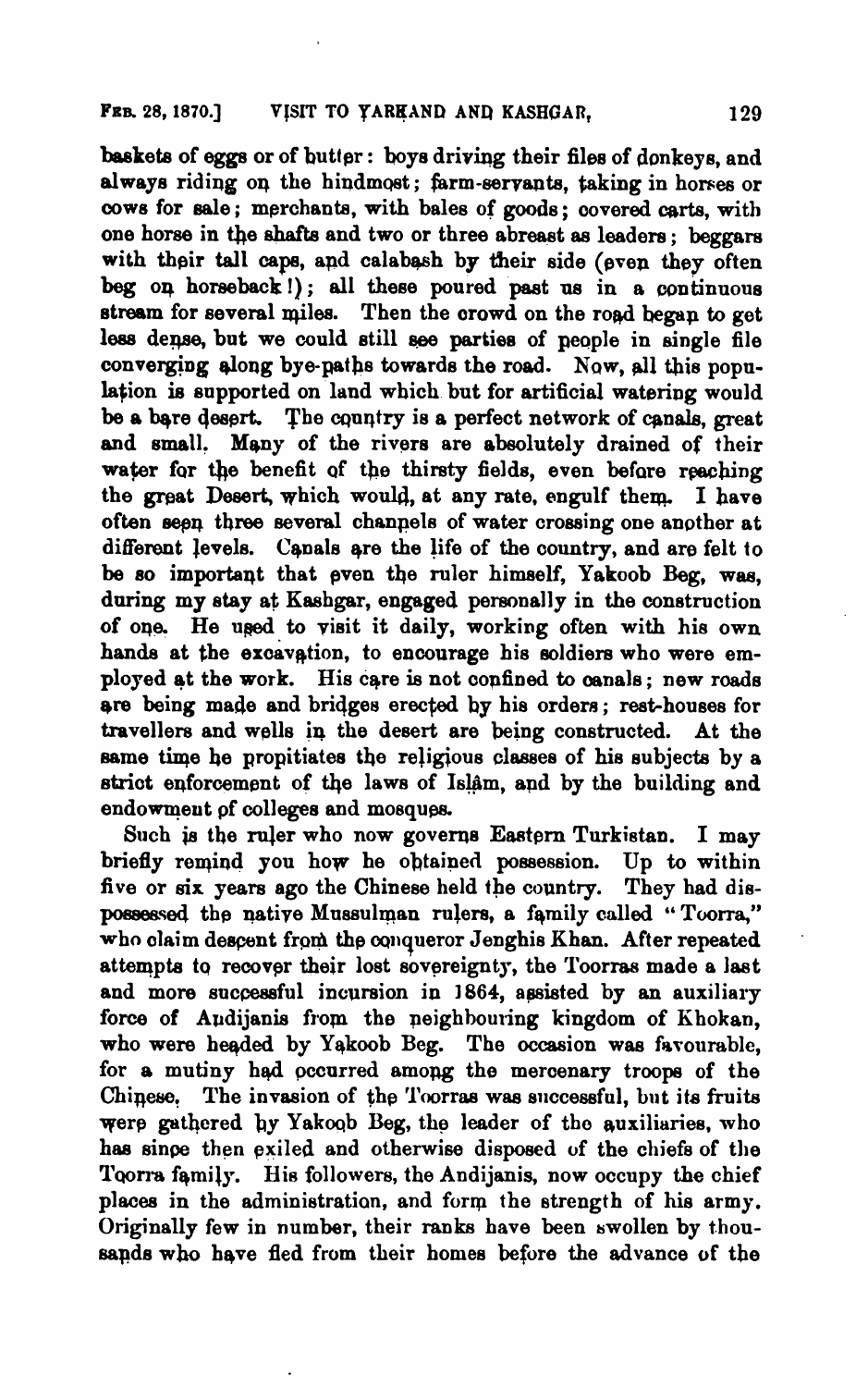Russians; but their attitude towards the native Yarkandis is very conciliatory, and, on the whole, they are looked upon not in the light of conquerors, but as brothers in faith and in blood who have delivered them from the yoke of the unbelievers and idolaters. The disposition of the Yarkandis leads them to commerce and the arts of peace, while the Usbeks of Andijan find their most congenial occupation in administration and soldiering. Both nations talk the same language, with merely provincial variations, and it is essentially the same as the Turkish of Constantinople.

The official classes generally live outside the towns in a kind of fortified cantonment, originally built by the Chinese for their<br>own protection. There is one of these fortresses near every There is one of these fortresses near every large city, and they all go by the name of Yungshahr, or "Newtown." The dwelling-houses of the upper classes contain two or three conrtyarde, surrounded by rooms, of which the doors open on to a carpeted verandah. The inner oourt is generally assigned to the women ; the outer oue often oontains a kind of open pavilion, where the master of the house receives the visits of his acquaintance. If it is winter, the visitor is taken into a room, of which the floor is covered with soft Bokhara or Khoten carpets, while a bright wood-fire burns in the open fire-place.

The amount of etiquette observed at such visits **is** considerable. At my first introduction to the Governor of Yarkand, who is the Vizier of the kingdom, and who afterwards became my firm friend, he advanced to meet me with outspread **arms.** The embrace consists in clasping the other man round the body, and placing your chin on his shoulder, while he does the aame to you. In thia position you pour forth a long string of complimentary phrases without listening to those of your friend. This completed, I am led to the fire, on each side of which a cushion is placed. No led to the fire, on each side of which a cushion is placed. sooner have I sat down on one of these, than, according to custom, I rise again to enquire after my host's distinguished health. This obliges him to rise too, and reply in the stereotyped form, that, "Thanks be to God, it is well." After a few minutes' conversation a servant is summoned, who enters, carrying a silk table-cloth, and followed by a procession of others bearing fruit of all kinds, bread and preserves in china bowls and on trays. The cloth is spread between the host and the visitor, and tea is poured out in small china cups for each. The master of the house then breaks off a small piece of bread, which he places before his guest. This the latter is bound to taste, as a sign that he accepts the hospitality. But, as he does so, he says "Bismilla," " In the name of God." Finally the cloth is removed, and I carefully pick up and replace

 $\bullet$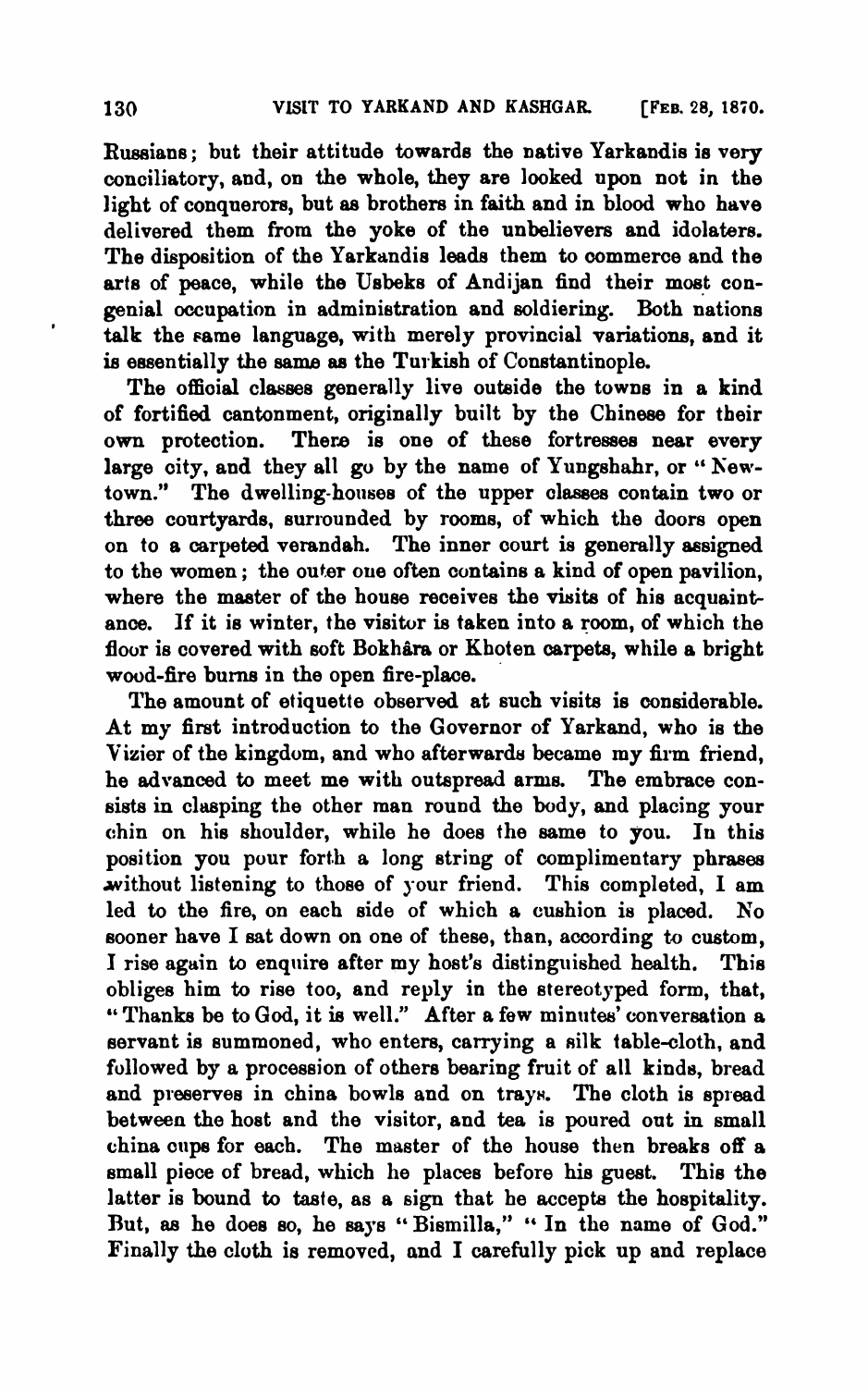any crumb of bread that may have fallen from it. To allow the least crumb to remain on the ground is looked upon **ss** most irreligious neglect. When the cloth is removed, another servant brings in a silk robe of honour, which is placed over the vieitor's shouldera, and the master of the house then conducta him out by another door **to** a distance varying with their relative ranks.

My friend Mohamud Yoonas was originally a Persian writer in the service of the Khan of Khokand. This Chief having occasion to write a letter to the King of Bokhara, employed Mohamud Yoonaa to do **ao.** This letter proved to be so full of Arabic terms and high-flown expressions, that when it reached Bokhara there wae not a avant in that learned city who could red it **This** was the foundation of Mohamud Yoonas's fortune. He was immediately promoted to be Chief Secretary of the Khan of Khokand, and eventually came over into Eastern Turkistan, when he was made Governor of Yarkand by the present ruler Yakoob **Beg.** 

This Chief is certainly a fine fellow, and no one can come into contact with Yakoob **Reg** withont recognizing his remarkable character. I have before mentioned **his** energy in all mattere affecting the progress of the country. His mastery of it is a standing miracle. Six years **ago** he was a petty Governor of a **town**  in Khokand, threatened by the Russians, with whom he had already had **many** fights, and in diegrace with his own ruler, being the adherent of a rival to the throne. In six years he **has** become absolute despot of a country two or three times the extent of Great Britain, and of the most unruly people in Central Asia. It used to **be** a common saying in that region, that never a year elapsed without a rising in Kashgar. The Chinese maintained a large force near that oity, which had to be reinforced periodically from Pekin. But since Yakoob Beg has been master, not a soul dares stir. Of course he has obtained this power partly by terror, and by what we should call barbarous executions. But it is and by what we should call barbarous executions. wonderful that with him this terrorism should never have beoome a habit, as with most Oriental despots. Yakoob Beg has drawn the line exactly at the point where severity ceased to be a necessity of his position. He **has** produced perfect order and security, without alienating the mass of his subjects. They feel that these exhibitions of force are, **es** a mle, exerted on their side and in their interests. He sits every day in the gateway of Kashgar for two or three hours to hear complaints; and it **ie** a common occnrrence for some old woman or countryman with a grievance to use reproaches and strong language in stating their case, at which he only smiles. He thue cultivates the affections of the people, the priesthood, and the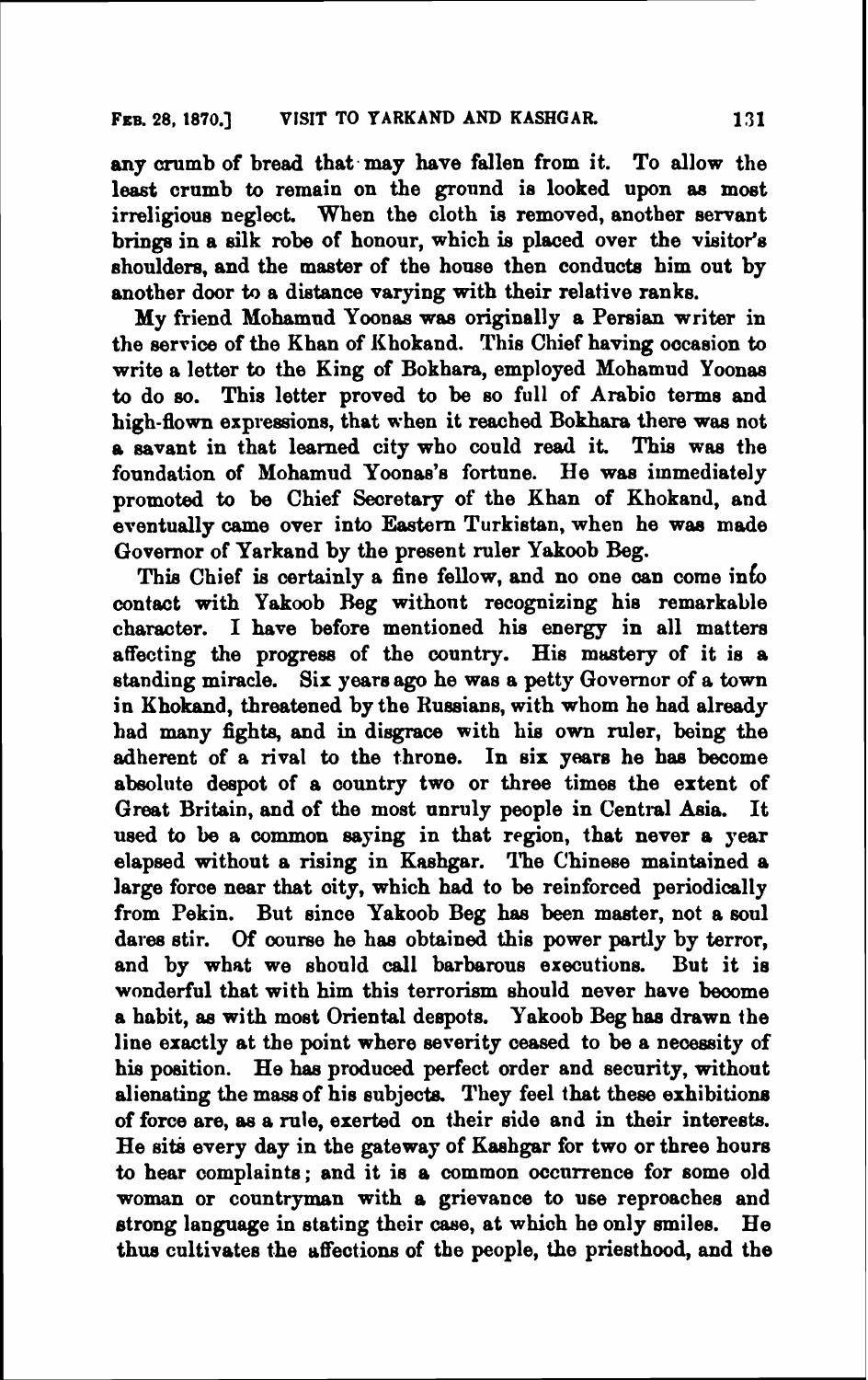army, to whom he is prodigal of gifts. But the gallows are a great institution in the country, and the great gateway of Kashgar, of which I could see the top from my house, was frequently the scene of executions.

My first presentation to him **\*aa** rather **ah** effective eoehe. I wae preceded by men carrying my presents on trays. After them came a troop of long-robed ushers with white wands, then two officers of high **rank,** who had come **as** a deputation to fetch me. Dressed in the costume of the country, I followed them with my Persian writer and servants. A long avenue was formed up to the palace by soldiers, who kept back the people. Three or four pieces of artillery stood on either side of the gateway, The large quadrangle into which we then entered was lined with rows upon rows of guards, dressed in the brightest coloured robes, and sitting in solemn silence with their eyes cast on the ground and their hands folded in front of them. A second quadrangle presented the same spectacle ; but the robes were richer than before, and the men seemed of higher rank. The stillness of these numbers (there were nearly 3000 we calculated), the regularity of their order, and the brightness of their clothing, produced a most striking effect. At the entrance of an inner quadrangle all my servants were stopped, even my Persian writer, on whom I had counted to interpret for me. Preceded by one official, I crossed this silent and almost cmpty court towards a long pavilion at the end. After pointing to a door, my guide disappeared. I entered, and saw, at the further end of a long room, a man sitting alone near a window. When I approached him he put out his hands to greet me, smiling pleasantly, and pulled my robe to make me sit down on a cushion opposite him. Yakoob Beg is a man of about forty-five, short and stoutly built, with a very broad forehead. After the first salutations, we kept silence for a minute or two. Then he commenced again with a remark about the weather. I answered, and asked for an inter- preter ; but he laughed, and said he could understand me quite well enongh, and that between friends no third person was required. He then bid me welcome to his country **as** the first Englishman that had ever been there, end said that **God** put it into his heart to accept my arrival as a favourable omen to himself.

I had several conversations with him afterwards, in all of which<br>expressed his great desire to be friends with the English. He he expressed his great desire to be friends with the English. often repeated : " Your Queen is like the sun, which warms every thing it shines upon. I **am** in the cold, and desire that eome of **its**  rags should fall upon me. I am very small (showing the tip of his finger), a man of yesterday. In these few years God has given me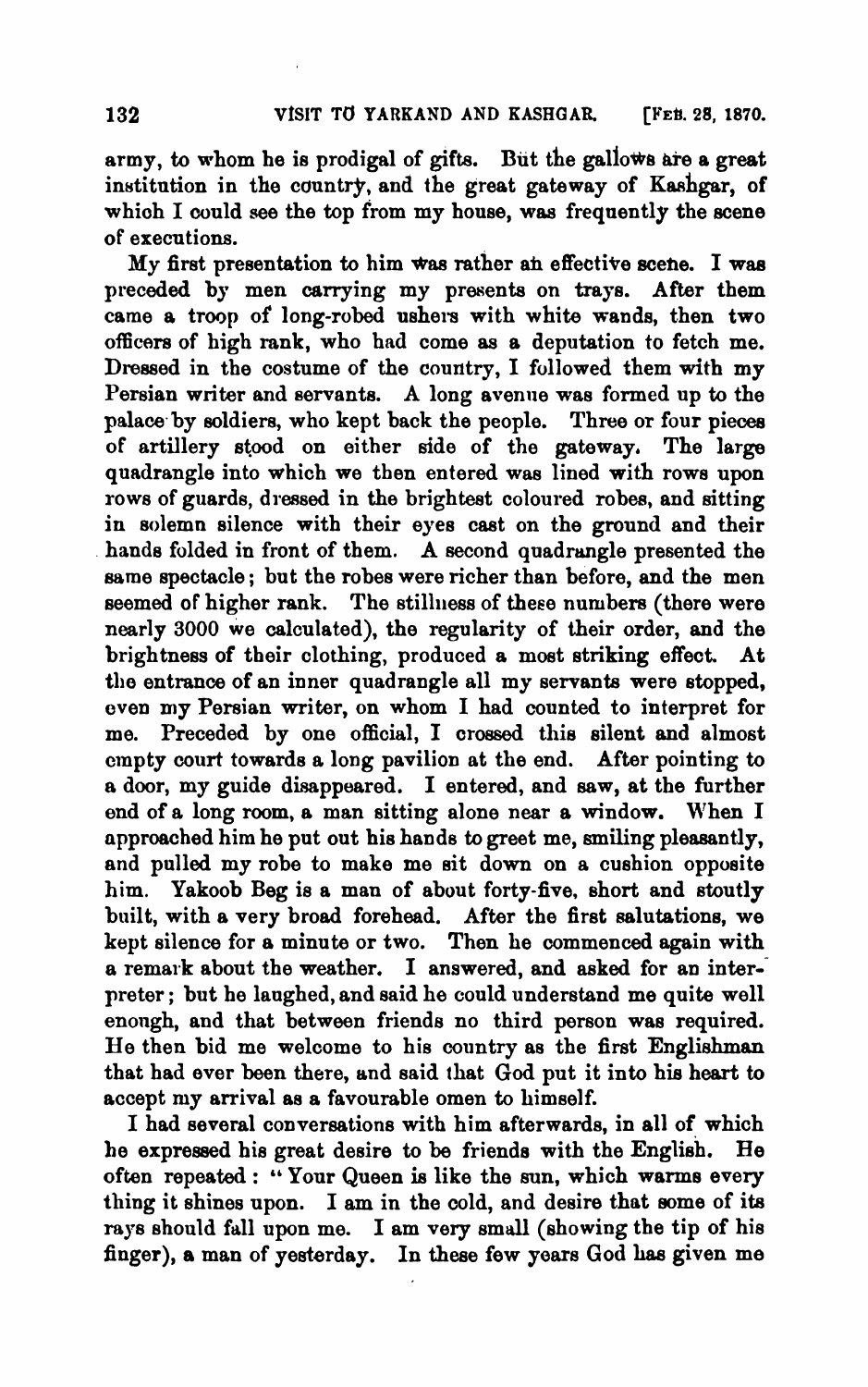this great country. I am very glad that you have come. Whatever services I can render you here, you may command, and you must do the same for me. Come, what account will you give of me in your own country, when you get back?'' This he said, laughing. I replied : "I shall say that what had already been heard of you was not half of what I found the reality to be." He laughed again, and stretched out his hand to shake mine.

At our last interview he took quite an affectionate farewell, **taking** my hand in both of his, and holding it while he wished **me**  a safe return home, putting me under God's care. Then, with out spread hands, as their manner is, he repeated a prayer in Arabic for my safety and success, drawing his hands over his face and down to the tip of his beard afterwards, saying, "Allaho Akber," "God is great."

On previoue occasions he exptessed himself **aa** very anxious to encourage trade between India and Turkistan, and to establish intercourse between the Governments. His acts, however, are of more value than his words in this respect, and completely bear them out. Merchants from India are beginning to frequent Yarkand, aud it only requires the removal of a few obstacles which exist in the hill countries subject to our own influence, to open out **o** field for trade of which it would be difficult to over-rate the importance. The Russian estimates of the population to which Yarkand is the door of access vary between 20 and 60 millions. Russian manufactures are taking possession of the field, notwithstanding the fact that the transport of goods from England to Yar-, kand coeta **138.** a cwt. less than from Moscow to Yarkand. The Russian tea-merchants send tea from China through Siberia into Central Asia, over a road 4000 miles in length, although our tea plantations in India are only 700 miles from the tea-market of Yarkand. It need not be supposed that the consumption of Central Asia is small. Every man of these millions **wears** at least two, and often five or six, large robes made out of, or at least lined with, printed cotton. They would certainly consume more calico in a year than the same number of average Europeans. As for **tea,** they never leave off drinking it, although the ordinary quality costa **as** much **as**  10s. a pound. I have seen a group of soldiers sitting round their camp, adding fresh boiling water **to** their exhausted tea-pot, until almost every vestige of colour had disappeared from the decoction. They must have their tea, though it be only in name. One of themeelves, describing their love for it, said that unloss you finiehed a whole tea-pot full before sunrise, you were not considered a man in Yarkand ; and that, as a rule, every one **took** his **share** in at least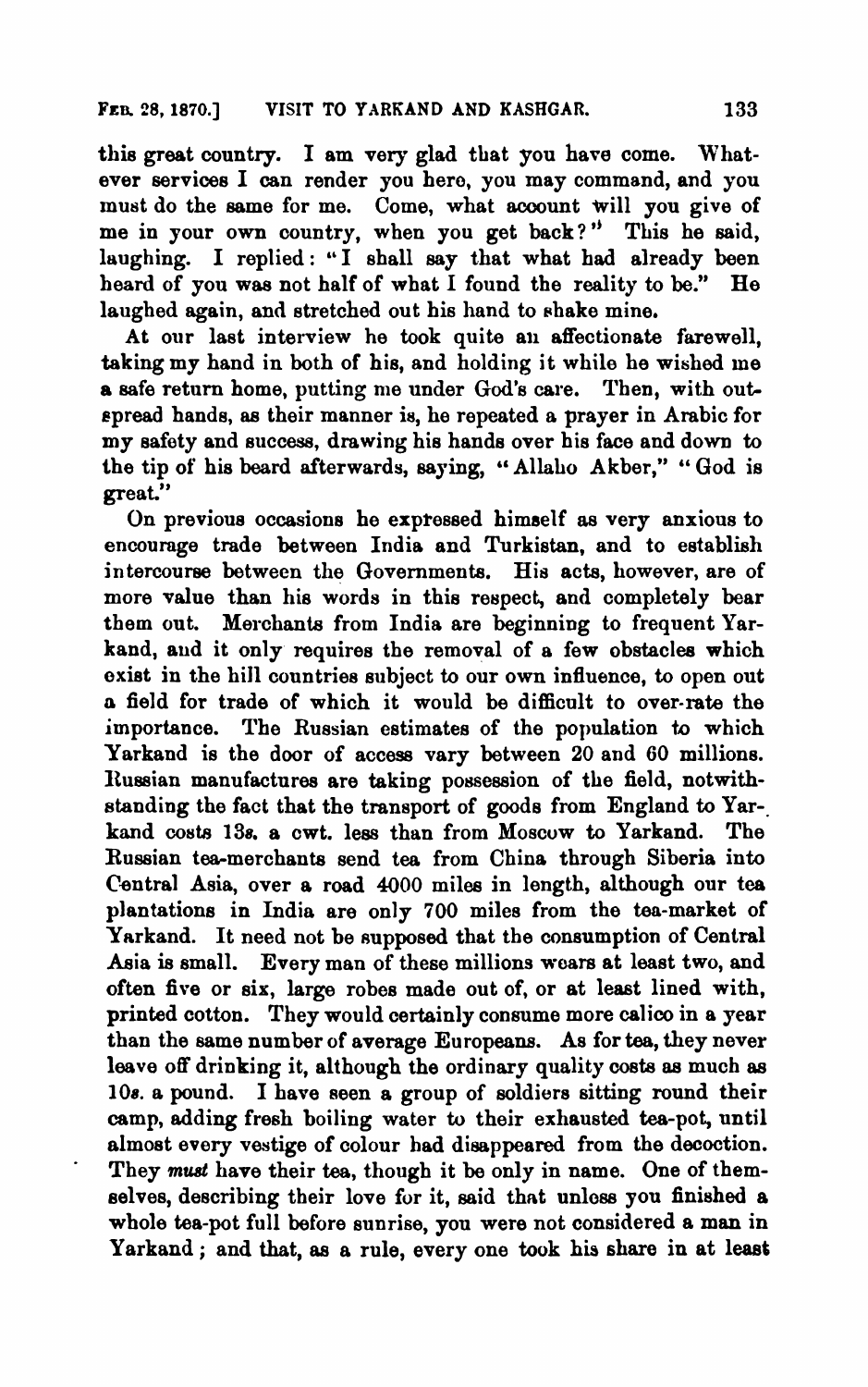ten in the day. The annual coneumption in the Governor of **Yar**kand'a household, including guards and dependente, wae aaid to **be 3000 tillahs'** worth, equal to 18001. sterling.

In great contrast to their friendly behaviour, and to the really excessive amount of attention and honour which they bestowed on me, wae the close confinement **to** which we were subjected while in the cities. Even my friend Mr. Hayward, who entered the country a short time after me, was not allowed to visit me, nor did we meet until we were on our return. They **used** no force, nor show of force, to me; but, as they themselves expressed it. " The chains of wisdom are better than those of iron." My servants, on the other hand, were **free to** come and go aa they would. It is undoubtedly a great step in advance for Englishmen to have lived six months in safety and honour in the hart of Central Asia, but I trust the day will oome before long when they will be able to traverse it **as** freely **as**  they do Europe. The absence of any ill result from the visit of the first Englishman, now the barrier is once broken, will, I hope, produce this result. The nightmare of Central Asiatic rulers, and the cause of nearly all the ill-treatment which European travellere have experienced, is the dread of their being spies. By some magio the explorer is supposed to carry off a plan of the roads, and by those roads a European army follows. Of course there is some truth in this view, and the great secret of success is to have a distinct object, which will be sufficient, judged by an hiatio standard, to aocount for your proceedings.

After parting from Yakoob Beg at **Kaahgar,** I returned **to**  Yarkand, when I was further detained until the roads should be **quite** free from snow. At last, on the **30th** of May, we started, and for some part of the way 1 had the pleasure of talking English again, and comparing notes with Mr. Hayward regarding the treatment which we **had** experienced. Further on, however, we agein separated, in order to explore different roads. I returned by the Karakorum Pase, which is the ordinary trade-route. I wished to compare it with the new route by Chang Chenmo, which I had taken in going.

The first range of mountains which has to be orossed is the Kuen-Inn. This, although we **call** it by a Chinese name which no native of Tnrkistan **hae** ever heard of, is in reality a portion of the Ilimalayan system of mountains. The other ranges of which the Himalaya consist are **as** much and **se** little separated from one another aa this is from the rest. In shape you must imagine it to be like a letter **Y** laid on ite side, or rather like a spur of which the rowel points west. Inside the opening of the spur is the heel of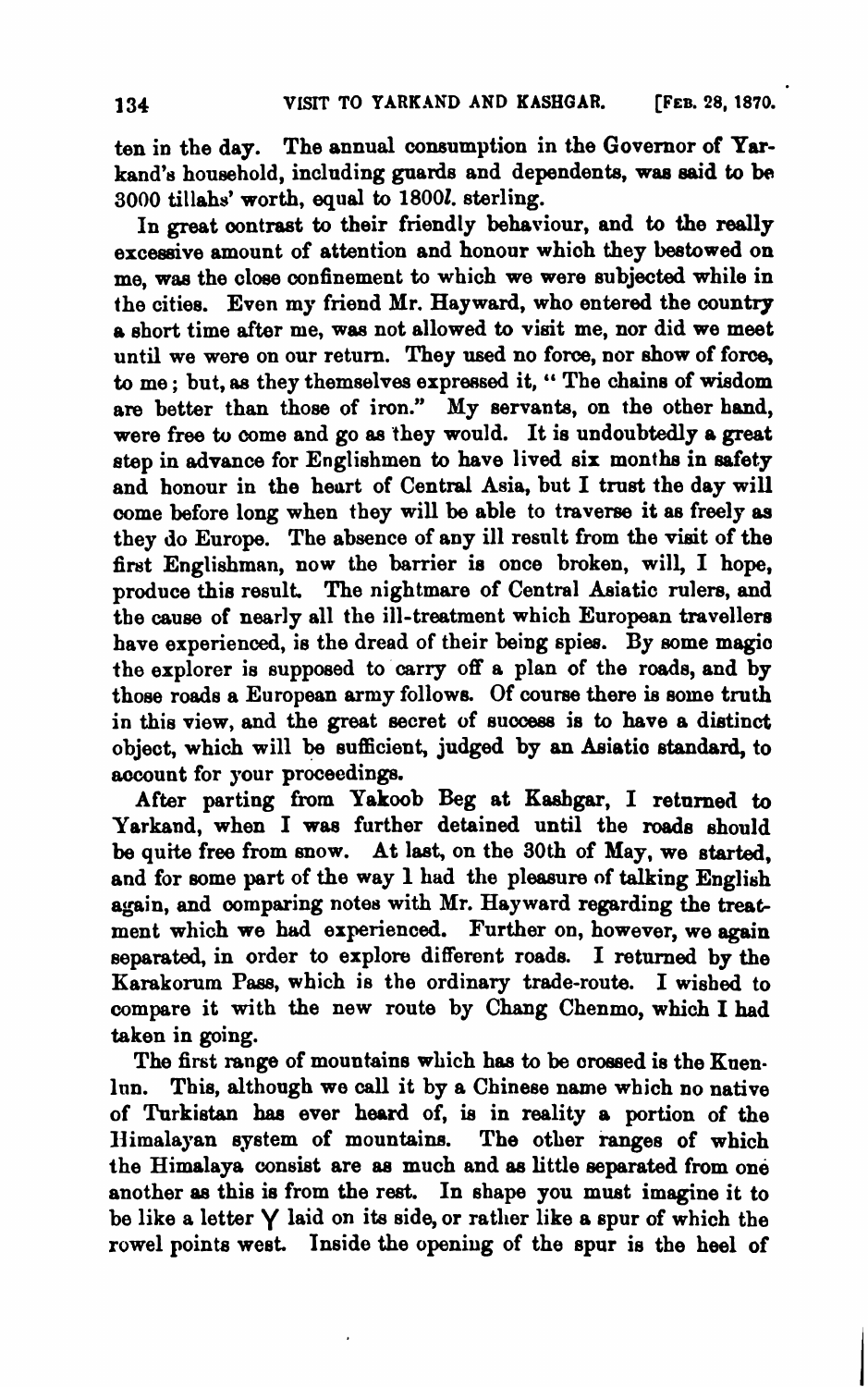the boot, a huge mountain **mass,** and in the narrow space **between**  the heel and the spur **runs** the River Karakash, making a complete curve in its escape through the mountains. We begin by crossing one branch of the spur by a **pase** of over 17,000 feat, and this brings us into the gorge of the Karakash. We follow this gorge round its curve, by which means we avoid crossing the great heel. Another pass of greater height takes us out of the Karakash Gorge and across the other branch of the spur. The scene which here meets us is extraordinary. The ground we stand on is over 16,000 feet above the sea. In front of us and to our left stretches a wide undulating plain of bare gravel. Looking across it, twenty-five miles off, is a row of apparently isolated snow-mountains divided by ravines. They are the bluff terminations of immense parallel ridges of which we can only **see** the ends, these ridges being, the mountaim about the Karakornm **Pass.** Turning beck we see the Kuen-lun like a huge wall. One is an army in line ; the other an army in parallel columns, of which we can only see the heads. To the east and the west we have even greater contrasts. Eastward the gravelly plateau stretches till it is terminated by some high rolling downs covered with snow. Westward a few water-courses from in front of us form into a ravine which deepens gradually, plunging down a blue abyss that is lost to view amid the tremendous convulsions of the mountains around. This is the Yarkand River. The clearness of the atmosphere is indescribable. Everywhere the snow descends nearly to the level of the plain, and nowhere **ia** there a blado of grass, or any other sign of vegetable or animal life. Each halting-place is a perfect charnel-house of dead horses, which would be preserved almost unchanged by the dryness of tho climate if it were not for the wolves which we hear howling in packs every night.

It would **take** too long if I were to describe minutely the remainder of the journey back. We were drenched in ice-cold streams, nearly swallowed up by quick-sands in their midst, stopped by glaciers which had dammed them up, obliged to abandon all our baggage for a time and deep wrapped in a blanket on the least windy side of large stones. We floundered through large plains of snow, in which we periodically sank up to the thigh.

**This** will give you an idea of the difficulties which merchants undergo on the route now in use. A few of them have lately struck out a new route more to the east, by the Valley of Chang Chenmo, of which it is sufficient to say that it nowhere crosses either perpetual snow or difficult rivers, the great perils of the present road. It is also a much more direct route to British India, to which thoy

VOL. **XIV.** I.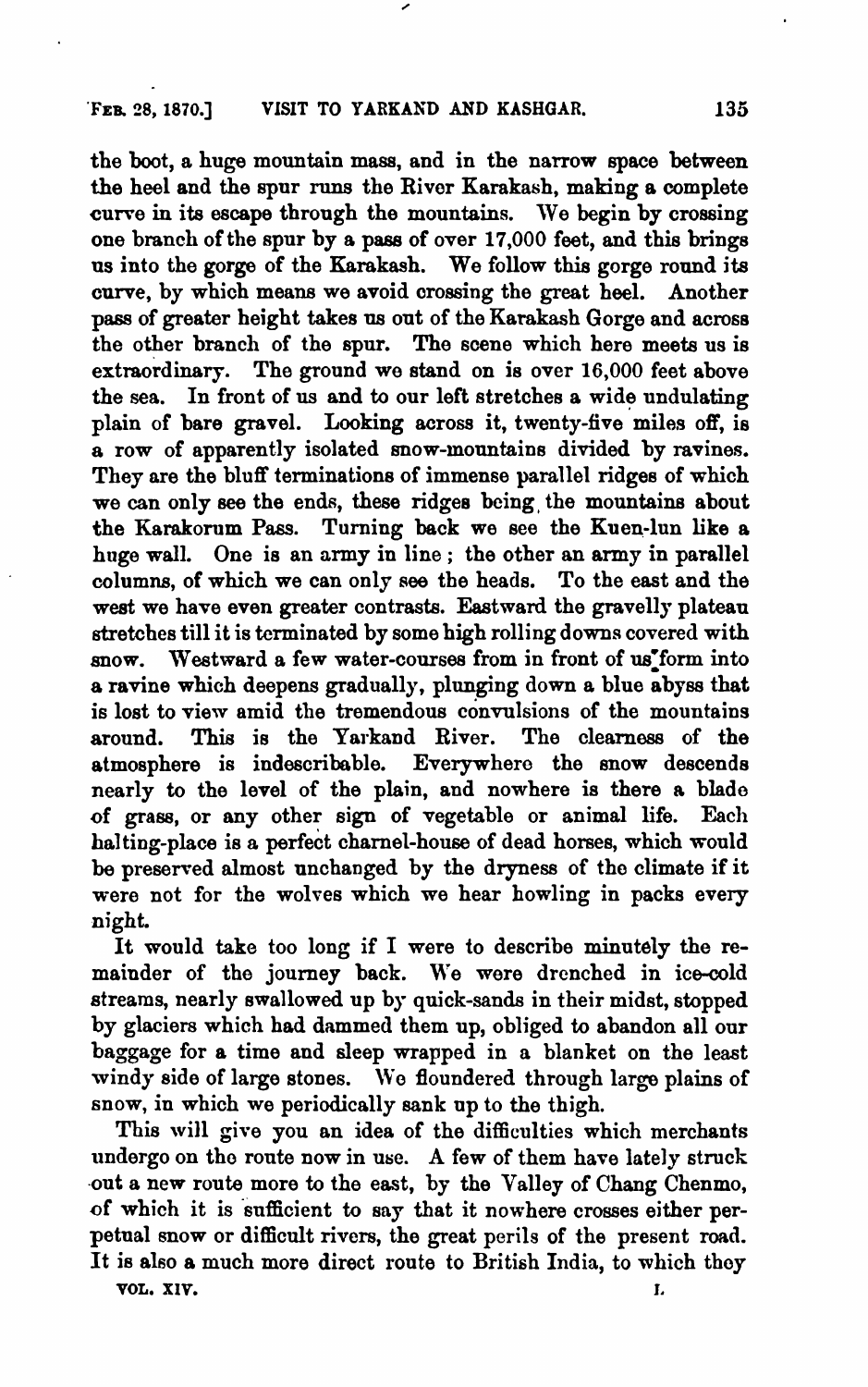**are bound, and they object to going a longer and more difficult way merely in order to pass through the** town **of Ladilk and be taxed by our tributary the Maharaja of Cashmere. But the officials of the latter** (unsanctioned, **I believe, by their master) see things in a**  different light, and our Indian teas and Manchester cotton goods **may possibly have to pass through water and snow for years to come on their way to Central Asia.** 

The PRESIDENT, in returning thanks to Mr. Shaw for his paper, said that he was the first Englishman who had visited Yarkand and returned to give **an** account of the interior of the county and the manners of the inhabitants.

Sir H. RAWLINSON said the great practical value of Mr. Shaw's explorations in Eastern Turkistan was, that they had been the means of opening out an extensive market for British trade and manufactures, a market which was really almost boundless, and which in the future may be of the very utmost importance. The Government of India had regarded the discoveries of Mr. Shaw and **Mr. Hayward** of such importance, that negotiations had been entered into with the Maharaja of Cashmere, for the purpose of fostering trade, and these negotiations had resulted in an arrangement by which all transit duties through Ladak would be abolished, and officers would be appointed as joint commissioners by the two Governments to facilitate traffic in every possible way. At preseut, from the vicinity of Rudok to Shadula there was positively not a single inhabited dwelling, and, therefore, the object of the negotiations must be to erect stations for supplies on the road, and to give facilities for the owners of baggage and cattle. It was also to be hoped that security would be attended to. At present, whether travelling by the Karakorum Range, or through the Chang Chenmo, tmders are obliged, after leaving the fiarakash River, to cross the Snqju **Pass,** which waa extremely bad for cattle. **So** long as the communication between Thibet and Eastern Turkistan was confined to that route, there never could be any very great and profitable traffic. Mr. Hayward had, however, discovered that the Yangi<br>Pass, a little further to the westward, was quite practicable, and the only thing required to render it available for commerce **was** the erection of a fort to lieep it safe from the attacks of robbers. The erection of that fort must depend on the friendly feelings of the Cashmere Government, and it was a great matter that the Indian Government should have succeeded so far as to render the establishment of such a defence a matter of great probability. He had that day received information from India of tho publication of the results of two moat remarkable and valunble journeys in these coun- tries by Ma'or Montgomerie's emisssries. One of them, Mirza Sujah, was at Cashmere when Mr. Shaw and Mr. Hayward were there. Mirza Sujah came from Herat in 1840. He had been educated in India, and was now an accomplished surveyor. Having travelled through Affghanistan in perfect safety, he had subsequently made one of the joumcys which had always been considered among the groat desiderata of Central Asiatic geography. He had passed across from Beluchistan to the Oxus, and from thence had followed Lieutenant's Wood's route to the sources of that river. He had verified Lieutenant Wood's statement of the existence of Lake Karakul, about which there had been considemble doubts. On his arrival at Tashknrgnn hc **was** arrested by the oficera of Yakoob Beg, who took him to Kashgar, following the very route formerly taken by Marco Polo. This was not the exact course which Mr. Hayward proposed to follow. His intention was to go up the Gilgit River across the mountains, and so on to the Pamir. Another of Major Montgomeric's pundita had also explored what had hitherto been **n** sort of *terra*